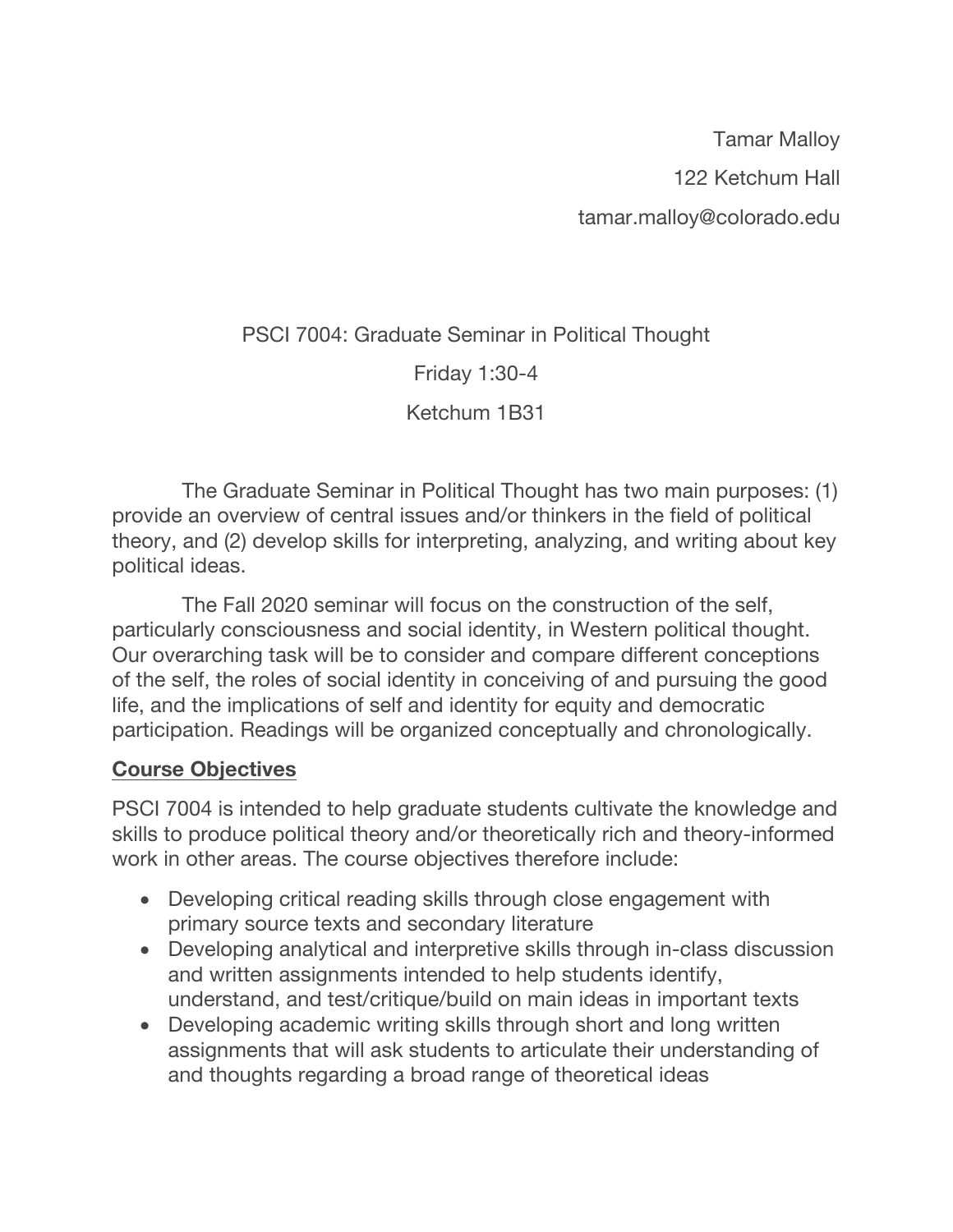- Building towards a comprehensive understanding of important ideas in the theoretical canon
- Preparation for independent research, as students cultivate their ability to read independently, identify themes in and across theoretical texts, and articulate their ideas in written form
- Preparation for comprehensive exams, for students whose major or minor field is political theory.
- Professionalization through assignments designed to articulate and provide opportunities to practice scholarly engagement in line with the (often implicit and unspoken) norms and expectations of academe, as well as discussion of the limitations of academic norms and institutional structures.
- Building relationships with future colleagues through engaged, mutually respectful discussion and exchange of ideas.

# **Requirements**

Participation (25%): Engaged, informed, respectful participation in seminar meetings. It is fine to come to class without understanding the reading as long as you have completed it, made a good faith effort to understand it, and brought your questions to class with you. It is also fine (and often very useful, and probably inevitable) to dislike the reading, as long as you are prepared to engage with it thoughtfully.

Response Papers (25%): 5 response papers, 1-2 pages, single spaced

- These are due via email, attached as a .doc, .docx, or .pdf file, by noon on the Thursday *before* our seminar meeting.
- Because these are meant to prepare you for seminar and help direct our seminar discussion, late work is not accepted.
- These papers should not summarize the text; rather, they should analyze an important point in the reading, whether critically or sympathetically.
- These papers should focus narrowly on asking one question or analyzing one aspect of the text, and should integrate textual evidence.

Situating the Reading (10%): Once over the course of the semester each student will write a 1-2 page paper and make a brief, informal presentation to the class exploring and explaining context that can help us understanding where our reading and its authors are coming from. This should include research into at least three of the following, and can include more/all: the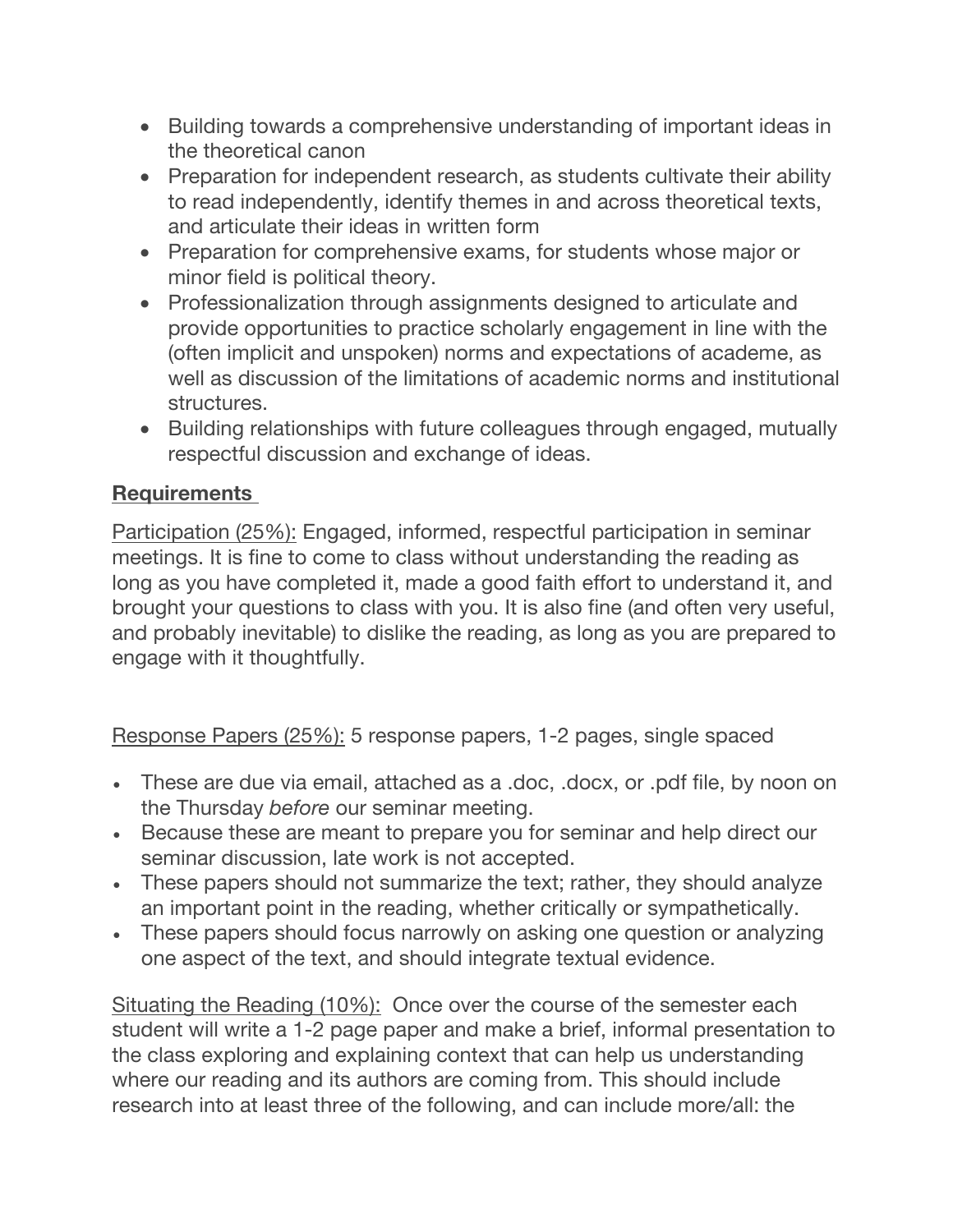author's biography and academic training, the schools of thought with which the author identifies and/or was identified by others, the sources from which the author draws and how that informs their thought, the debates to which the author was responding, the veracity of the author's research (e.g. is their history right? do their footnotes check out?), and anything else that helps us understand how their ideas developed and how we might understand their perspectives. By noon on September 8th, please email me your top 3-5 choices for weeks/readings and I will do my best to assign each of you to one of the readings/authors you'd prefer.

Article-length seminar paper (40%): This assignment is designed to help you practice writing academic articles for publication. It will proceed in the following parts:

- *Summary of two academic journals* (5%) due via email by noon on September  $25<sup>th</sup>$ , and bring a copy to seminar if we are meeting in person – Write 2 one-page summaries of journals to which you might submit your theoretical or theory-driven work. These summaries should include a brief overview of the type of work the journal publishes, their submission guidelines, their reach, and anything else you find noteworthy. We will combine summaries into a shared class database to create an overview of the larger terrain. In order to avoid duplication, I will send out a list of potential journals before our second class meeting and ask you to send me your top 3-5 choices by noon on September  $8<sup>th</sup>$ . You can also suggest journals that are not on the list.
- *Paper Abstract (5%)* due via email by noon on October 13<sup>th</sup> a 300-500 word abstract explaining the central question of your paper, situating it within a larger debate/literature, and giving a brief outline of how the paper will proceed.
- *Annotated Bibliography (5%)* due via email by noon on November  $3^{rd}$  a list of key sources for your project. You do not have to have read them all at this point, but do need to have surveyed the relevant literature and developed a sense for how you will focus your reading. You do not need to include a summary of each source, though you may. You could also list sources by common topic or theme and explain which point they are meant to support, cluster sources around a debate, or list sources in the rough order in which you anticipate using them in your final paper and explain how they will match up with the larger argument.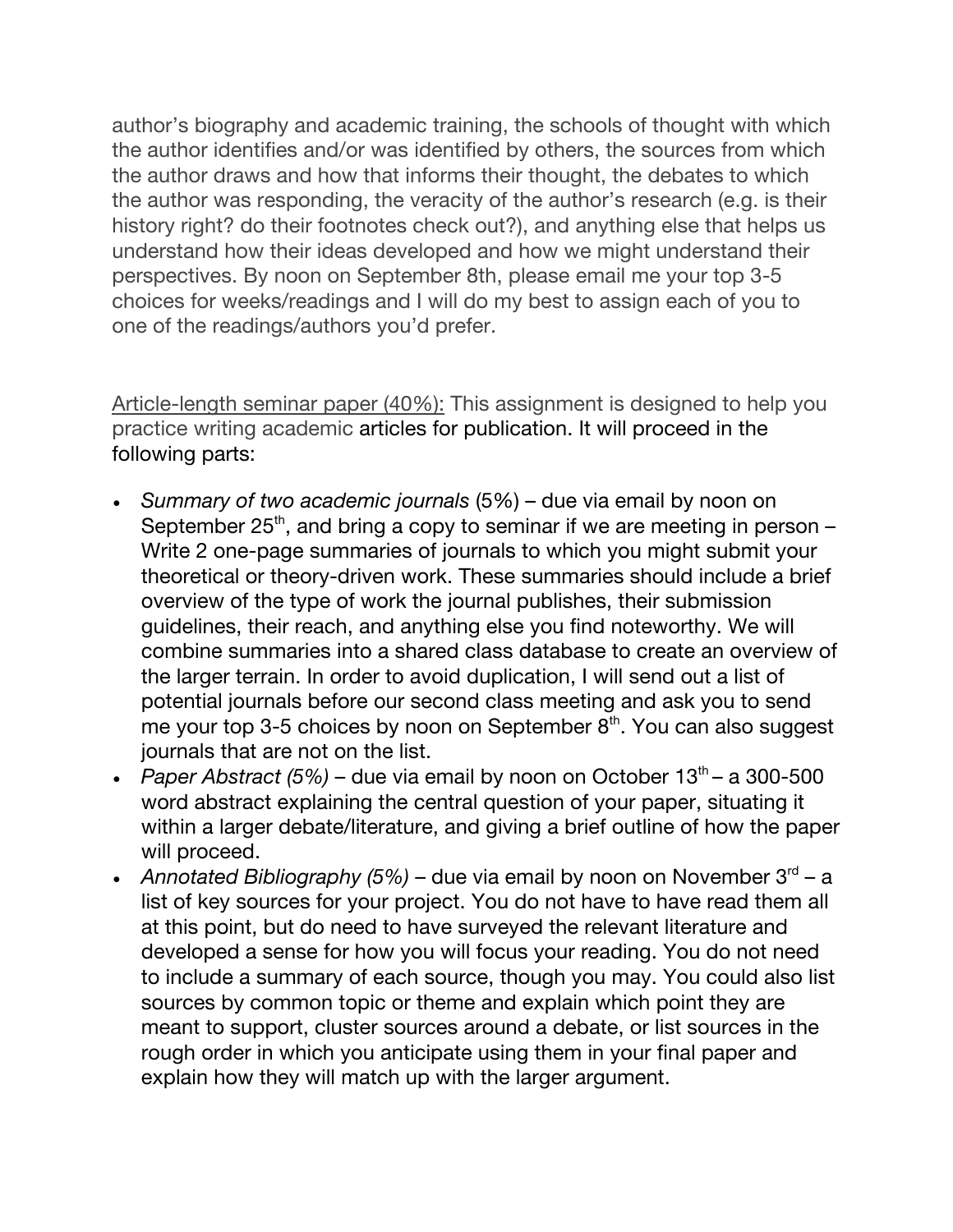- *Practice conference presentation (5%)* in class on December  $4<sup>th</sup>$  During our last class, each student will give a conference-style presentation of their final paper. We will talk more in class about what conference presentations look like; generally speaking, anticipate a 10-13 minute presentation of the key ideas in your paper followed by a brief Q&A. The key ideas/thesis/argument/evidence of your paper should be developed by this point, but your paper does not need to be complete or in its final form. Rather, as is the case with conference presentations, you can use this as an opportunity to run your ideas past a knowledgeable audience and get useful feedback before you submit your paper. In addition to your own presentation, you will be assessed on your engaged participation as an audience member.
- *Article draft* (25%) due via email by noon on December 9<sup>th</sup> This paper should be 8,000-10,000 words in length *including* footnotes, endnotes, and bibliography. It can be related to a topic you are already working on (and especially for students approaching the dissertation, it would be wise to take this route) but cannot duplicate work for your QP, prospectus, dissertation, or other seminar papers. I do not expect that you will submit this paper for publication, nor do I expect that it would be ready for publication; early drafts rarely, if ever, are. Rather, the goal of this assignment is to help you get used to how it feels to develop an articlelength idea, execute an article-length project, and write with an academic audience in mind.

# **Policies**

# **Academic integrity and the Honor Code**

All students enrolled in a University of Colorado Boulder course are responsible for knowing and adhering to the Honor Code. Violations of the policy may include: plagiarism, cheating, fabrication, lying, bribery, threat, unauthorized access to academic materials, clicker fraud, submitting the same or similar work in more than one course without permission from all course instructors involved, and aiding academic dishonesty. All incidents of academic misconduct will be reported to the Honor Code (honor@colorado.edu; 303-492-5550). Students who are found responsible for violating the academic integrity policy will be subject to nonacademic sanctions from the Honor Code as well as academic sanctions from the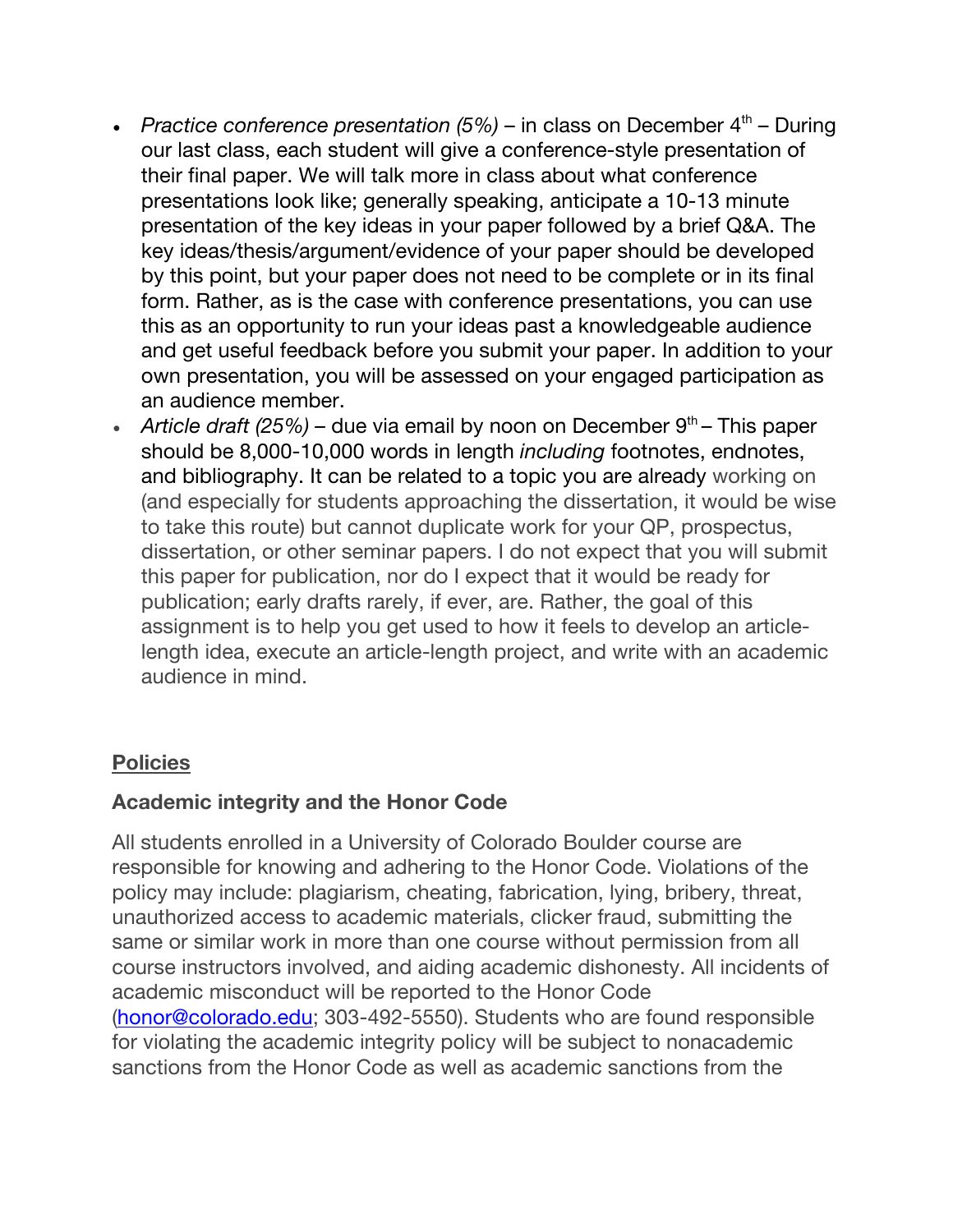faculty member. Additional information regarding the Honor Code academic integrity policy can be found on the Honor Code website.

### **Attendance**

It is my expectation that you will attend all seminar meetings, that you will be on time, and that you will be prepared. If you cannot attend a seminar meeting for any reason, please let me know in advance.

#### **Classroom behavior**

Students and faculty each have responsibility for maintaining an appropriate learning environment. Those who fail to adhere to such behavioral standards may be subject to discipline. Professional courtesy and sensitivity are especially important with respect to individuals and topics dealing with race, color, national origin, sex, pregnancy, age, disability, creed, religion, sexual orientation, gender identity, gender expression, veteran status, political affiliation or political philosophy. For more information, see the policies on classroom behavior and the Student Code of Conduct.

#### **Disability Services and accessibility**

If you qualify for accommodations because of a disability, please submit your accommodation letter from Disability Services to your faculty member in a timely manner so that your needs can be addressed. Disability Services determines accommodations based on documented disabilities in the academic environment. Information on requesting accommodations is located on the Disability Services website. Contact Disability Services at 303- 492-8671 or dsinfo@colorado.edufor further assistance. If you have a temporary medical condition or injury, see Temporary Medical Conditions under the Students tab on the Disability Services website.

#### **Electronics**

Generally, I do not allow electronics in graduate seminar meetings. However, the circumstances around COVID-19 may necessitate exceptions to that policy as we navigate quarantine, remote learning, and the likely necessity of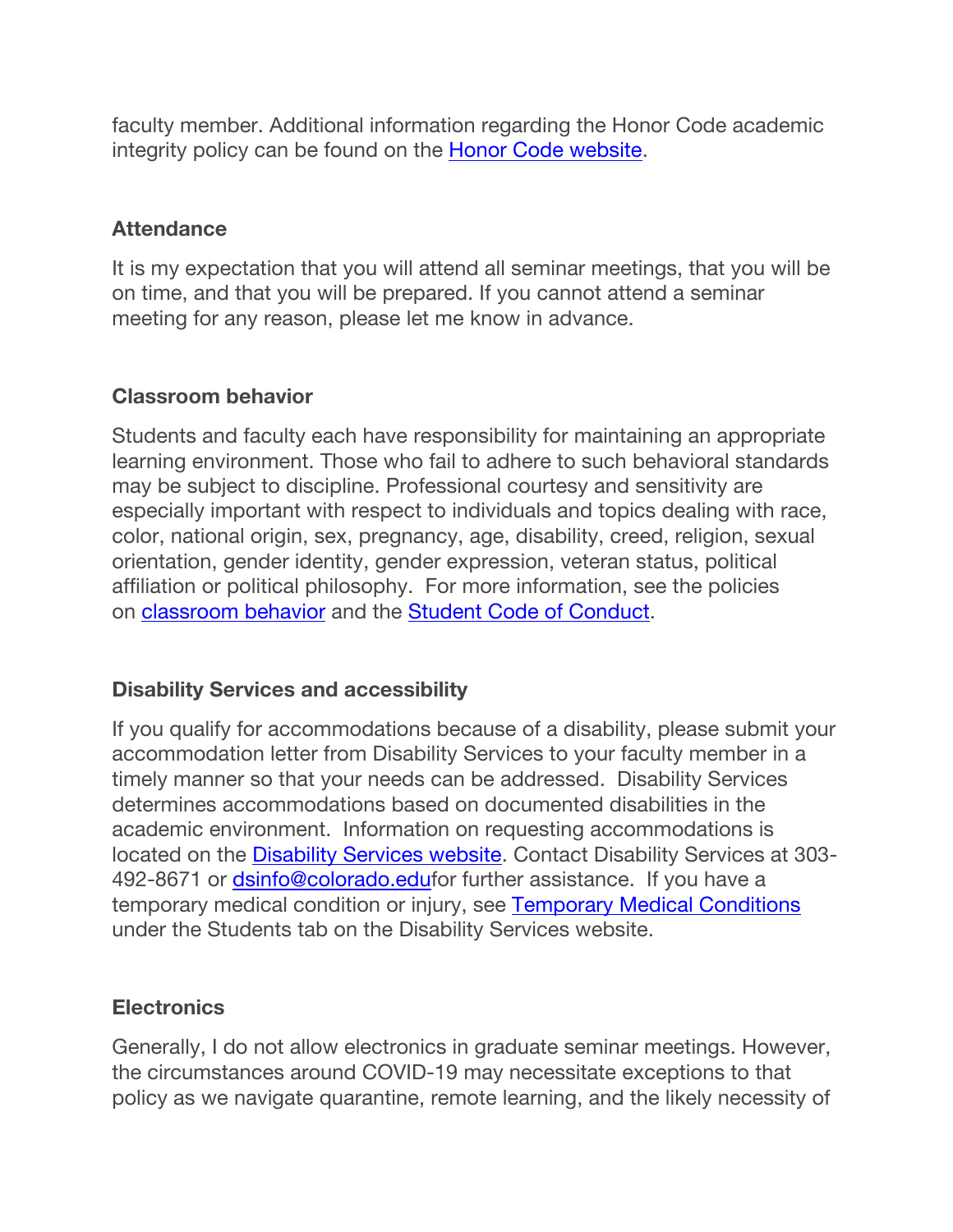some version of a HyFlex model. For the start of the semester, please bring a pen, paper, and paper copies of the readings (or good notes about them) to any in-class meetings. We will re-assess as the semester goes on. Please know that when we meet in person we will have a break partway through class to check phones, and that if you need to check your phone more frequently (e.g. care obligations, ongoing emergencies, etc.) you may generally do so as long as you let me know first.

Of course, if we are all remote or you are joining us remotely, the use of electronics will be essential. In that case, please think carefully about how you can minimize distractions and resist the temptation to check email and alt-tab, and take whatever steps are necessary and possible to facilitate a focused, present discussion. Please know that if we are meeting remotely or you are joining us remotely, there will also be a break partway through class to help mitigate Zoom burnout.

#### **Email**

I will respond to email from graduate students ASAP, usually within 24 hours, except on Sundays and Mondays. If it takes longer, it is probably because I am still thinking about your question and haven't had a chance to email you back yet, but you are welcome to email and check in again or to make an office hours appointment as needed.

#### **Honor Code**

All students enrolled in a University of Colorado Boulder course are responsible for knowing and adhering to the Honor Code. Violations of the policy may include: plagiarism, cheating, fabrication, lying, bribery, threat, unauthorized access to academic materials, clicker fraud, submitting the same or similar work in more than one course without permission from all course instructors involved, and aiding academic dishonesty. All incidents of academic misconduct will be reported to the Honor Code (honor@colorado.edu); 303-492-5550). Students found responsible for violating the academic integrity policy will be subject to nonacademic sanctions from the Honor Code as well as academic sanctions from the faculty member. Additional information regarding the Honor Code academic integrity policy can be found at the **Honor Code Office website**.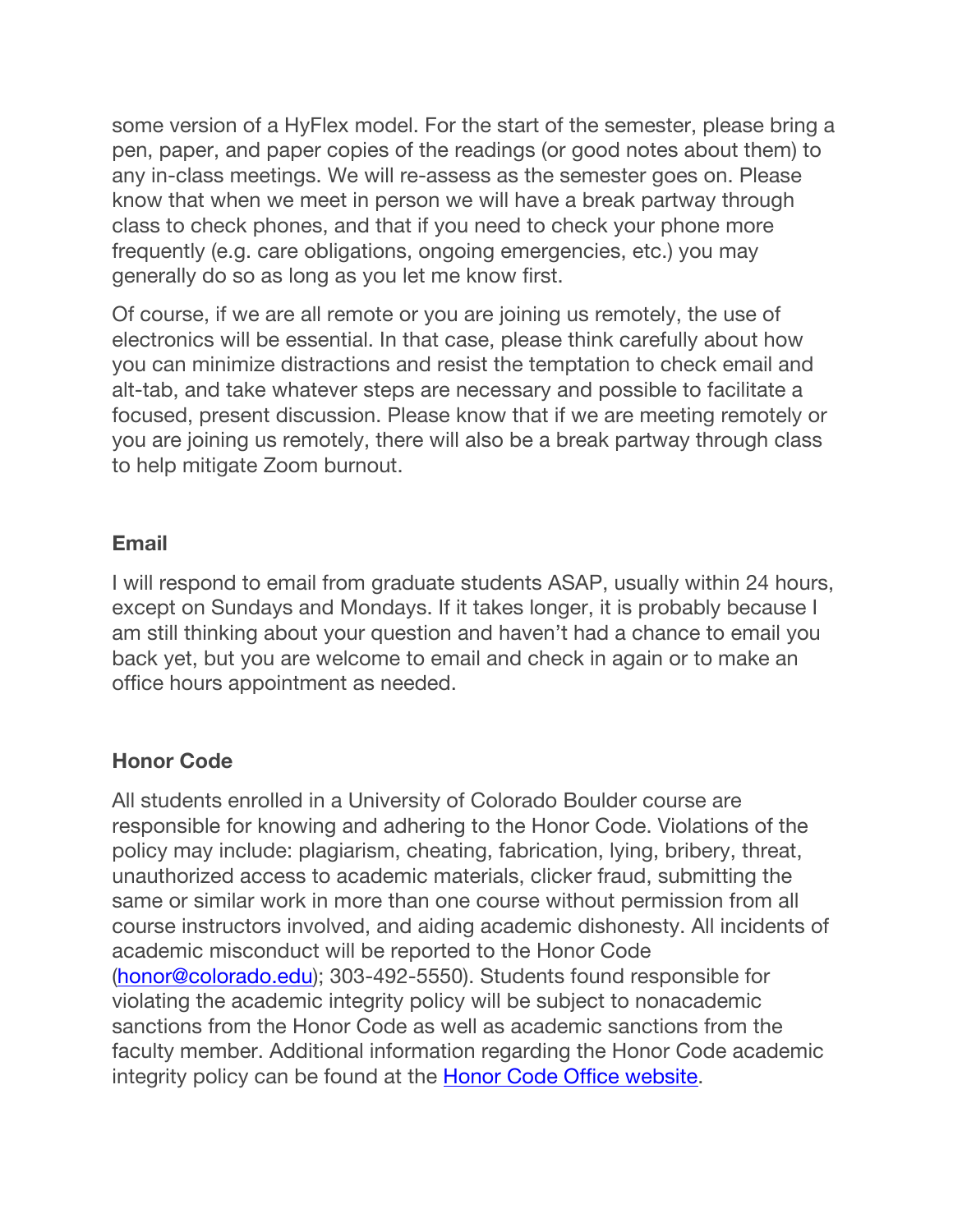## **Office Hours**

During the Fall 2020 semester all office hours will be held remotely; please email to me make an appointment, rather than dropping by my office. I will have standing office hours on Tuesday from 3-5, but we can likely arrange to meet at other times as well. Even though arranging a meeting may feel more formal than stopping in, please know that the purpose of office hours remains the same: to talk through questions, clarify readings and ideas, develop paper topics, explore research agendas, and discuss future paths. These meetings do not need to be formal, and I encourage you to meet with me as often as is helpful for your intellectual and professional development.

## **Preferred Student Names and Pronouns**

CU Boulder recognizes that students' legal information doesn't always align with how they identify. Students may update their preferred names and pronouns via the student portal; those preferred names and pronouns are listed on instructors' class rosters. In the absence of such updates, the name that appears on the class roster is the student's legal name.

Additionally, please note that I will treat your name and pronouns as fact rather than preference. Even if you have not updated your name and pronouns in the CU Boulder system, I am happy to use whatever name you give on the first day of class, via email prior to our first class, or via email or meeting at any point in the semester.

# **Religious holidays**

Campus policy regarding religious observances requires that faculty make every effort to deal reasonably and fairly with all students who, because of religious obligations, have conflicts with scheduled exams, assignments or required attendance. If your religious observation conflicts with lecture and/or recitation attendance, please get in touch with me least a week in advance if you would like to talk about ways to go over the reading or two weeks if you will need an extension on written work.

See the campus policy regarding religious observances for full details.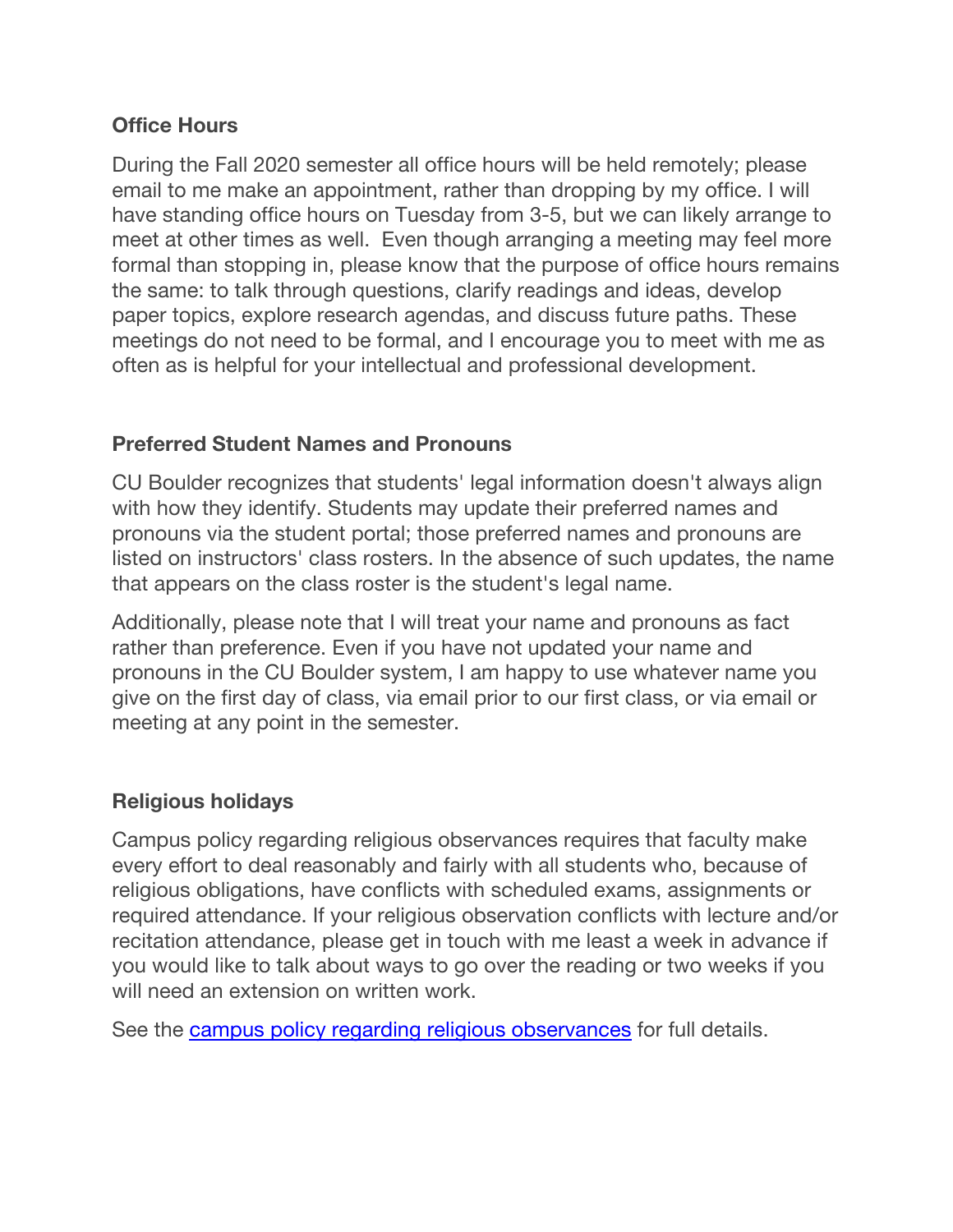## **Discrimination, Harassment, Sexual Misconduct, and/or Related Retaliation**

The University of Colorado Boulder (CU Boulder) is committed to fostering a positive and welcoming learning, working, and living environment. CU Boulder will not tolerate acts of sexual misconduct intimate partner abuse (including dating or domestic violence), stalking, protected-class discrimination or harassment by members of our community. Individuals who believe they have been subject to misconduct or retaliatory actions for reporting a concern should contact the Office of Institutional Equity and Compliance (OIEC) at 303-492-2127 or cureport@colorado.edu. Information about the OIEC, university policies, anonymous reporting, and the campus resources can be found on the OIEC website.

Please know that faculty and instructors have a responsibility to inform OIEC when made aware of incidents of sexual misconduct, discrimination, harassment and/or related retaliation, to ensure that individuals impacted receive information about options for reporting and support resources.

In other words: I am a mandatory reporter, and am legally required to inform the OIEC when I am made aware of incidents of discrimination, harassment, sexual misconduct, or retaliation. The University's current interpretation of the law extends to incidents that take place off-campus and/or that happened before you were a CU Boulder student if they continue to affect you, and requires me to flag comments made in passing during class discussion, via email, in office hours meetings, and/or in your written coursework. Please note that this is *not* a punitive measure! Whenever possible, I will let you know that I am contacting them before I do so and will send you the content of my mandatory report so you know what information they have before you hear from them. Once I make the report they will reach out to you and any other involved parties as needed. Unless they understand the report to implicate you in causing discrimination, harassment, sexual assault, or sexual misconduct or believe there to be a risk of imminent violence (and I hope neither of these will be an issue!) you can decline to discuss the incident with them further (they have told me you can delete the email without response). You may also find it useful to read their email and/or speak to them about resources available through CU Boulder; the underlying purpose of this reporting system is to flag incidents that the University might be able to address and provide support for students whose education is impeded by discriminatory behavior, and they do aim to provide helpful resources.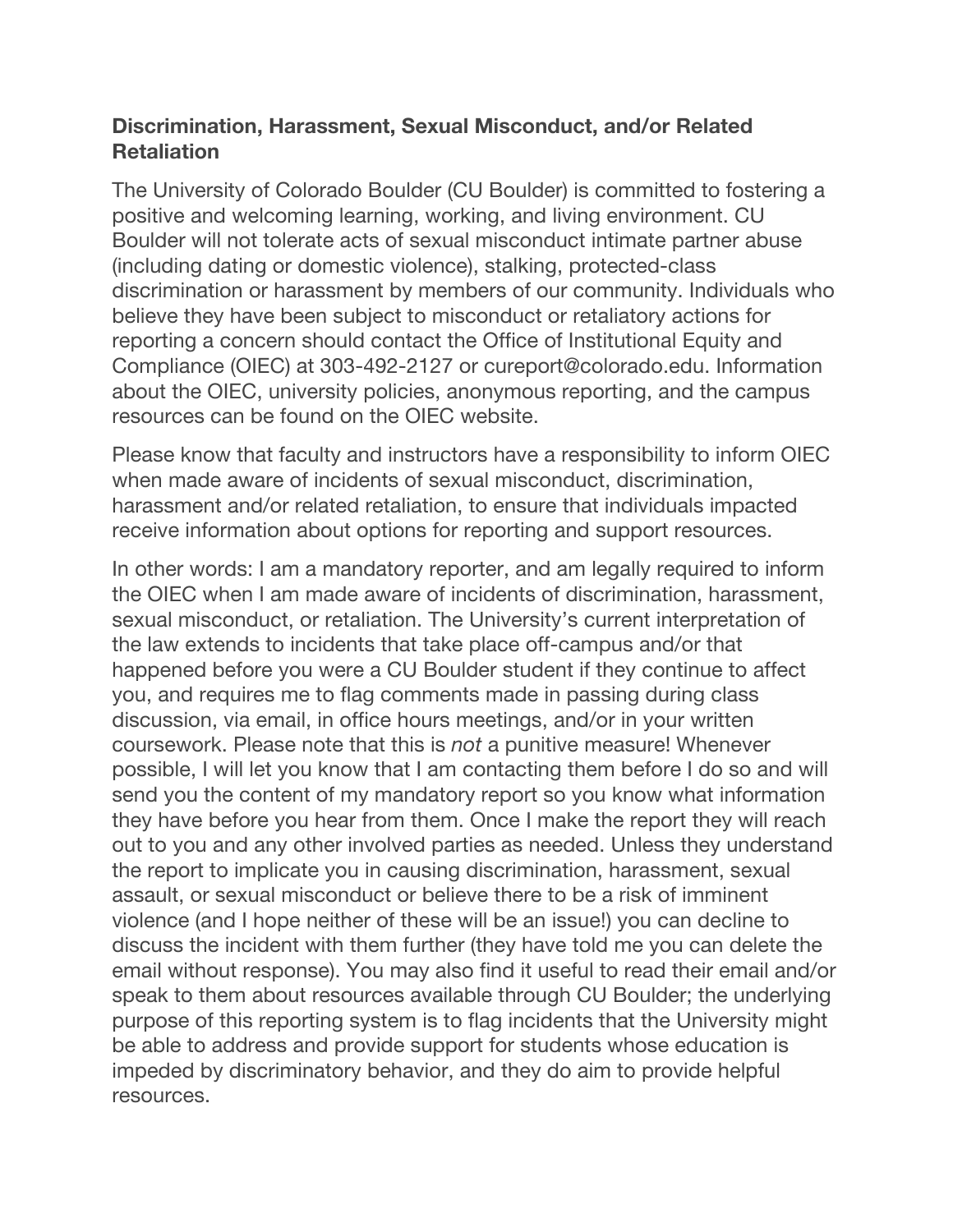While OIEC reporting requirements have many upsides, they can be especially complex in working with graduate students. As you are developing your professional voices – and living your lives – you may find it professionally productive and/or personally important to reflect on and explore experiences of discrimination, harassment, and sexual misconduct that may be part of your experience, perhaps especially in considering the development of the self and related topics. If that is the case, you have a few options. One is to go ahead and include those discussions in class and/or our discussions and/or coursework, knowing that I will have to flag that to OIEC as outlined above. Another option is to frame anecdotes hypothetically, if you find that the substance of a given experience is relevant to your work but you do not want to disclose (for this or any other reason) that it is a personal experience; talking about hypotheticals is common in theory, and giving such an example would not be unusual in the field or in our discussions (nor should you assume that a colleague's hypotheticals are rooted in personal experience). A third option – compatible with the first two – is to reach out to someone confidentially, which you can do on-campus through the Office of Victim Assistance (http://www.colorado.edu/ova), Counselling and Psychiatric Services (CAPS) (http://www.colorado.edu/health/counseling), or the Ombuds Office (http://www.colorado.edu/ombuds), or off-campus through a trained counsellor or therapist as well as resources like MESA (http://www.movingtoendsexualassault.organd a 24-hour sexual assault hotline at 303-443-7300) and Colorado Crisis Services (https://coloradocrisisservices.org, a 24-hour crisis hotline at 844-493-8255, and via chat through their website or by texting "TALK" to 38255).

## **Course Readings**

Many readings for this course are available on Canvas. In addition to those, you will need to acquire copies of the following texts:

- Sara Ahmed, *On Being Included: Racism and Diversity in Institutional Life*. Durham, NC: Duke University Press, 2012.
- Gloria Anzaldúa, *Borderlands/La Frontera: The New Mestiza*. San Francisco: Aunt Lute Books, 2012.
- Kwame Anthony Appiah, *The Ethics of Identity*. Princeton, NJ: Princeton University Press, 2005.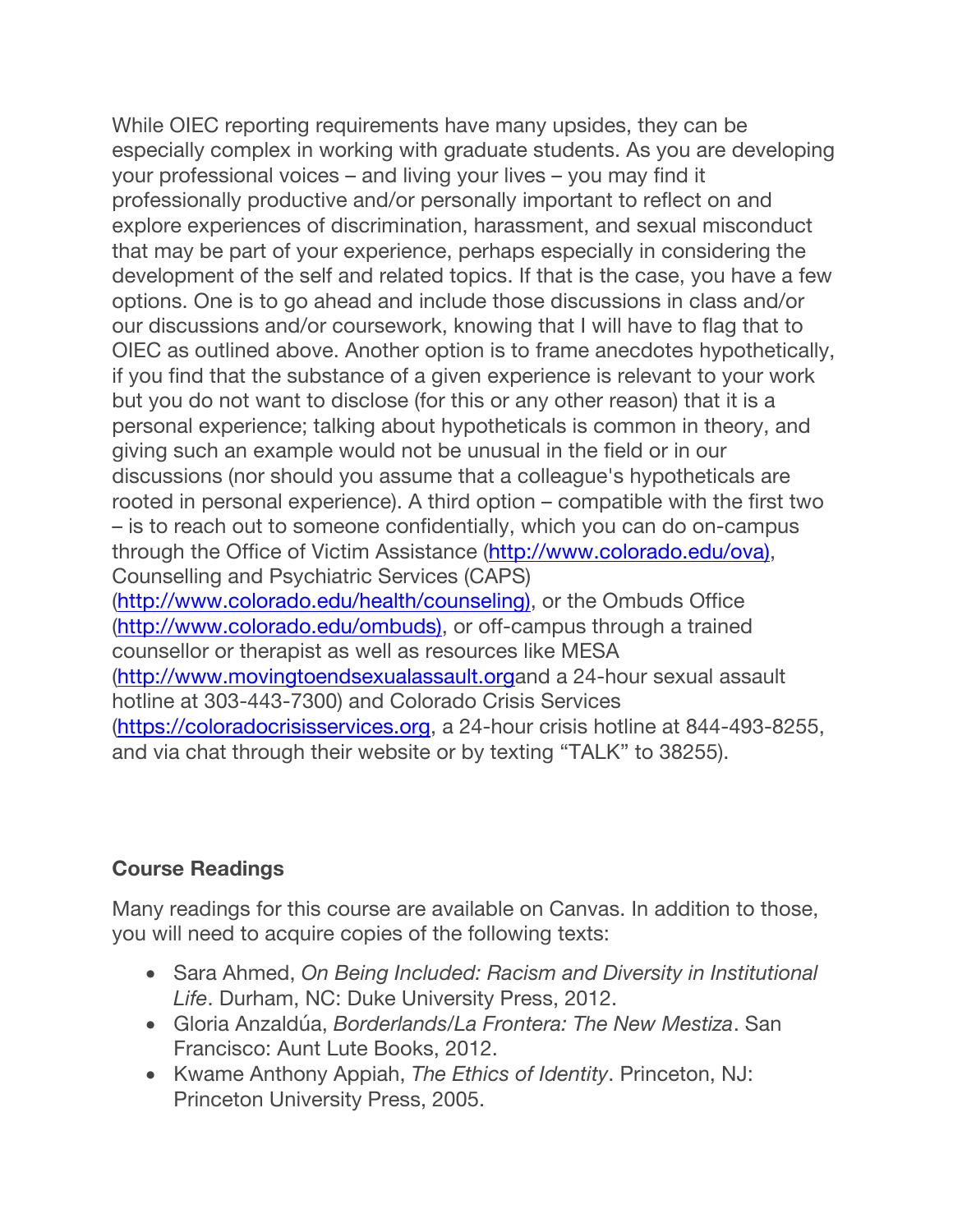- Judith Butler, *Bodies That Matter: On the discursive limits of "sex."* New York: Routledge Classics, 1993.
- W.E.B. DuBois, *The Souls of Black Folk*. New York: Penguin, 1989.
- Frantz Fanon, *Black Skins, White Masks*, trans. Richard Philcox. New York: Grove Press, 2008.
- Michel Foucault, *Discipline and Punish: The Birth of the Prison*, trans. Alan Sheridan. New York: Vintage Books, 1977.
- Michel Foucault, *The History of Sexuality, Volume 1: An Introduction*, trans. Robert Hurley. New York: Vintage Books, 1990.
- John Rawls, *A Theory of Justice*. Cambridge, MA: The Belknap Press of Harvard University Press, 1971.

You are not required to purchase these books. It is fine to borrow them from a library or share with colleagues. It is also fine to purchase used copies, though the page numbers may not always align; I have generally tried to give chapter numbers to minimize this potential issue.

# **Schedule of Readings**

# August 28

- Adrienne Rich, "Notes Towards a Politics of Location" in *Blood, Bread, and Poetry: Selected Prose.* New York: W.W. Norton & Company, Inc., 1986.
- Patricia Hill Collins, "The Social Construction of Black Feminist Thought." *Signs*, Vol. 14, No. 4 (Summer 1989) 745-773.

# September 4

- Charles Taylor, *Sources of the Self.* Cambridge, MA: Harvard University Press, 1989. Chapters 5, 6, 7, 8, 9, 13, 20
- Friedrich Engels and Karl Marx, *The Marx-Engels Reader*, ed. Robert C. Tucker. New York: W.W. Norton and Company, 1978. "Manifesto of the Communist Party" pp. 473-483 (Orig 1848), Economic and Philosophic Manuscripts of 1844 pp. 70-81 (Orig 1844)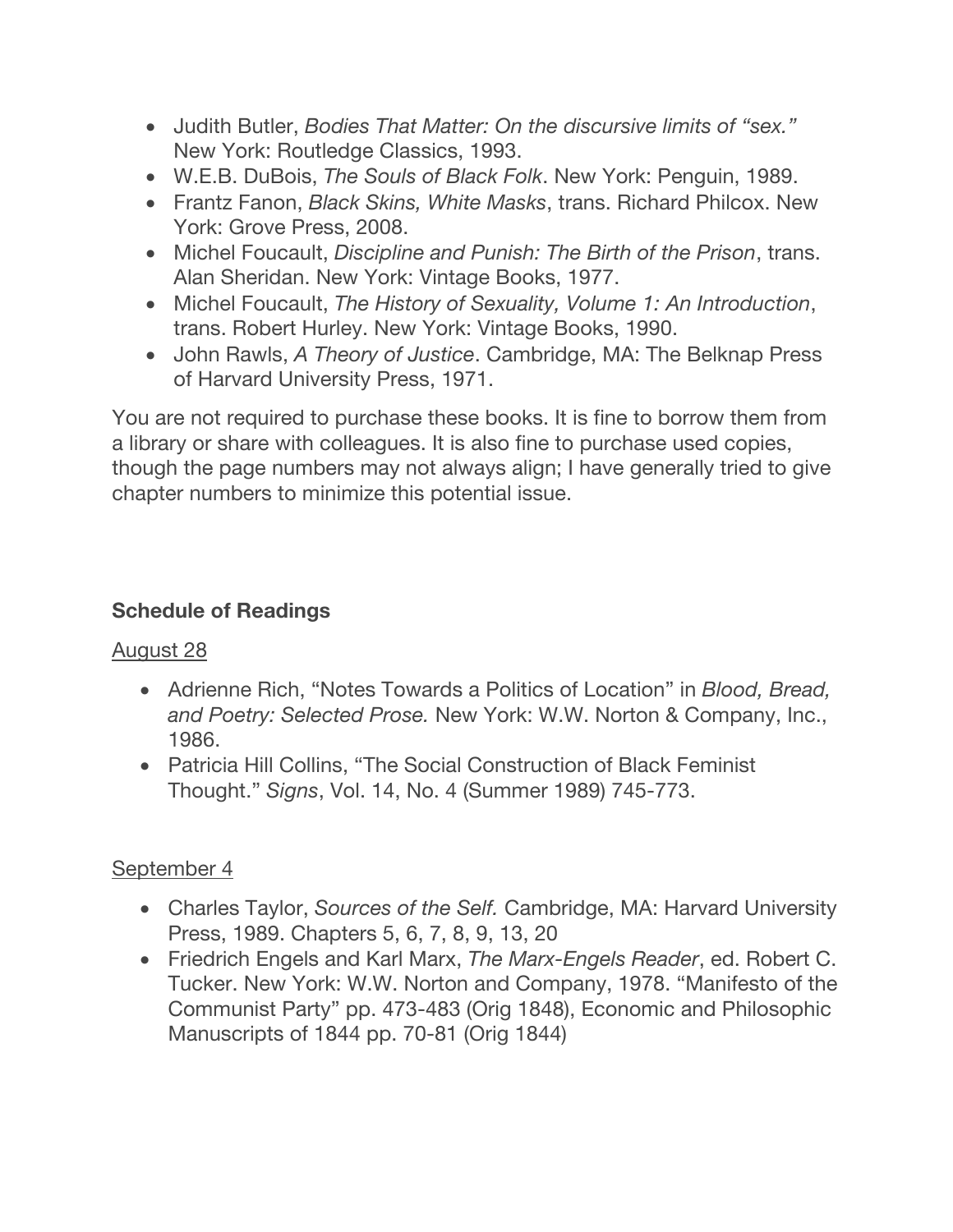September 8, noon: deadline to email your top 3-5 choices for the "situating the reading" assignment and your top 3-5 choices for the academic journal summary assignment.

## September 11

• John Rawls, *A Theory of Justice*. Cambridge, MA: The Belknap Press of Harvard University Press, 1971. Chapters 3, 4, 9, 16, 19, 23-25, 33- 35, 37, 60, 63, 67, 69-75, 77-86

## September 18

• Kwame Anthony Appiah, *The Ethics of Identity*. Princeton, NJ: Princeton University Press, 2005.

## September 25

- G.W.F Hegel, *Elements of the Philosophy of Right*, ed. Allen W. Wood, trans. H.B. Nisbet. New York: Cambridge University Press, 1991. (Orig. 1820) Introduction §§1-17, 23-25; Part One §§34-40, 41, 43-51, 72-75, 90-92; Part Three §§142, 150-51, 153-55, 158-172, 174-75, 18, 182, 209, 217, 238-40, 258
- G.W.F. Hegel, "The Independence and Dependence of Self-Consciousness: Masterdom and Slavery" in *Hegel's Phenomenology of Spirit*, trans. Howard P. Kainz. The Pennsylvania State University Press, 1994. (Orig. 1807)

\* Academic journal summaries due via email at noon, and bring a copy to seminar if we're meeting in person

## October 2

- Sophie Phoca and Rebecca Wright, excerpts from *Introducing Postfeminism*. New York: Totem Books, 1999. pp. 13-25, 37-45, 60-67
- Sigmund Freud, "Civilization and its Discontents," trans. James Strachey. New York: W.W. Norton and Company, 1961. (orig 1930) Chapters II-end.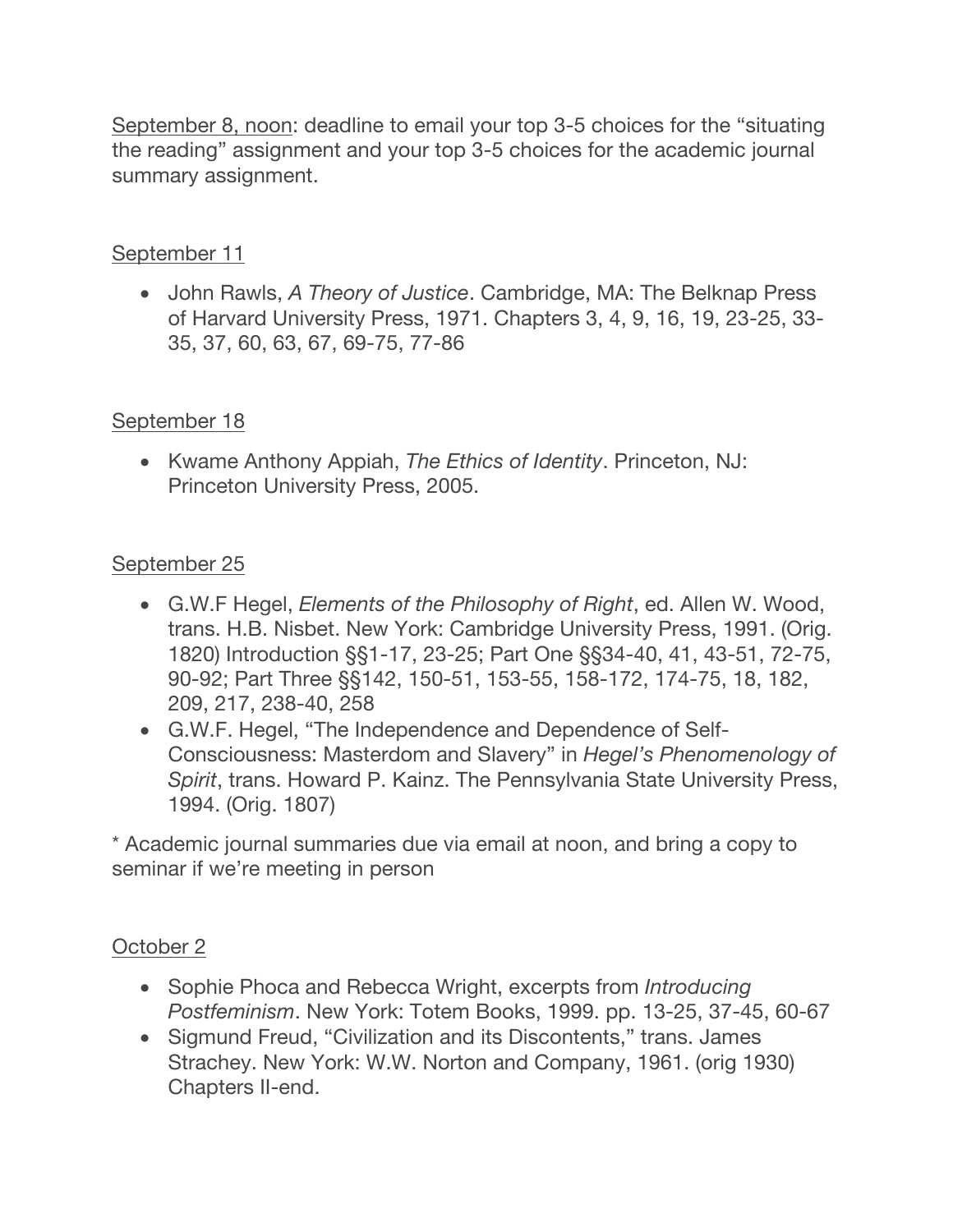- Julia Kristeva, "Approaching Abjection" in *Powers of Horror: An Essay on Abjection*, trans. Leon S. Roudiez*.* New York: Columbia University Press, 1982. pp. 1-17 (top)
- Laura Mulvey, "Visual Pleasure and Narrative Cinema" in *Film Manifestos and Global Cinema Cultures: A Critical Anthology*, ed. Scott MacKenzie. Berkeley: University of California Press, 2014.

Recommended:

• bell hooks, "The Oppositional Gaze" in *Black Looks: race and representation*. Boston: South End Press, 1992.

## October 9

• Frantz Fanon, *Black Skins, White Masks*, trans. Richard Philcox. New York: Grove Press, 2008. (Orig. 1952)

October 13, noon: paper abstract due via email

# October 16

- Michel Foucault, "Part Three: Discipline" in *Discipline and Punish: The Birth of the Prison*, trans. Alan Sheridan. New York: Vintage Books, 1977.
- Michel Foucault, "Part Two: The Repressive Hypothesis" in *The History of Sexuality, Volume 1: An Introduction*, trans. Robert Hurley. New York: Vintage Books, 1990. (Orig. 1976)

# October 23

• Judith Butler, *Bodies That Matter: On the discursive limits of "sex."* New York: Routledge Classics, 1993. Preface, Introduction, Chapters 1, 2, 3, 4, 7, 8

Recommended:

• Judith Butler, "From Parody to Politics" in *Gender Trouble*. New York: Routledge, 1990.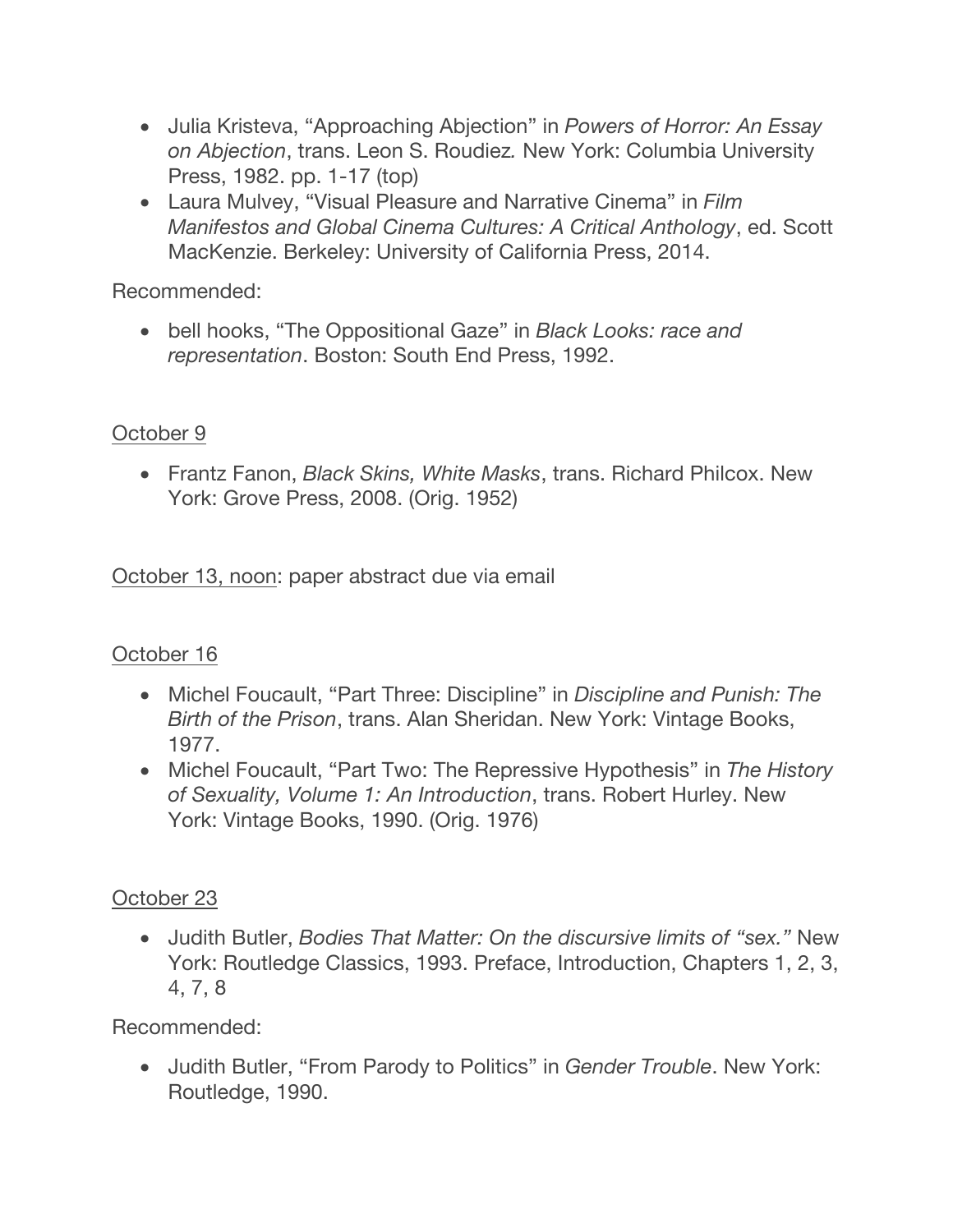• "Paris is Burning," dir. Jennie Livingston, 1991.

## October 30

- Gloria Anzaldúa, *Borderlands/La Frontera: The New Mestiza*. San Francisco: Aunt Lute Books, 2012. (Orig. 1987)
- W.E.B. DuBois, *The Souls of Black Folk*. New York: Penguin, 1989. (Orig. 1903)

November 3, noon: annotated bibliography due via email

#### November 6

- Stephen Darwall, "Two Kinds of Respect." *Ethics*, Vol. 88, No. 1 (1977) 36-49.
- Arto Laitinen, "*Mis*recognition, Mis*recognition*, and Fallibility." *Res Publica*, Vol. 18 (2012) 25-38.
- Patchen Markell, "From Recognition to Acknowledgement" in *Bound by Recognition.* Princeton, NJ: Princeton University Press, 2003.
- Greta Fowler Snyder, "Multivalent Recognition: Between Fixity and Fluidity in Identity Politics." *The Journal of Politics*, Vol. 74, No. 1 (2012) 249-261.

Recommended:

• Charles Taylor, "The Politics of Recognition" in *Multiculturalism*, ed. Amy Gutmann. Princeton, NJ: Princeton University Press, 1994.

#### November 13

- Adrienne Rich, "Compulsory Heterosexuality and Lesbian Existence," *Journal of Women's History*, Vol. 15, No. 3 (Autumn 2003) 11-48. (orig. 1980)
- Cheryl I. Harris, "Whiteness as Property," *Harvard Law Review*, Vol. 106, No. 8. (June 1993), 1709-1791.